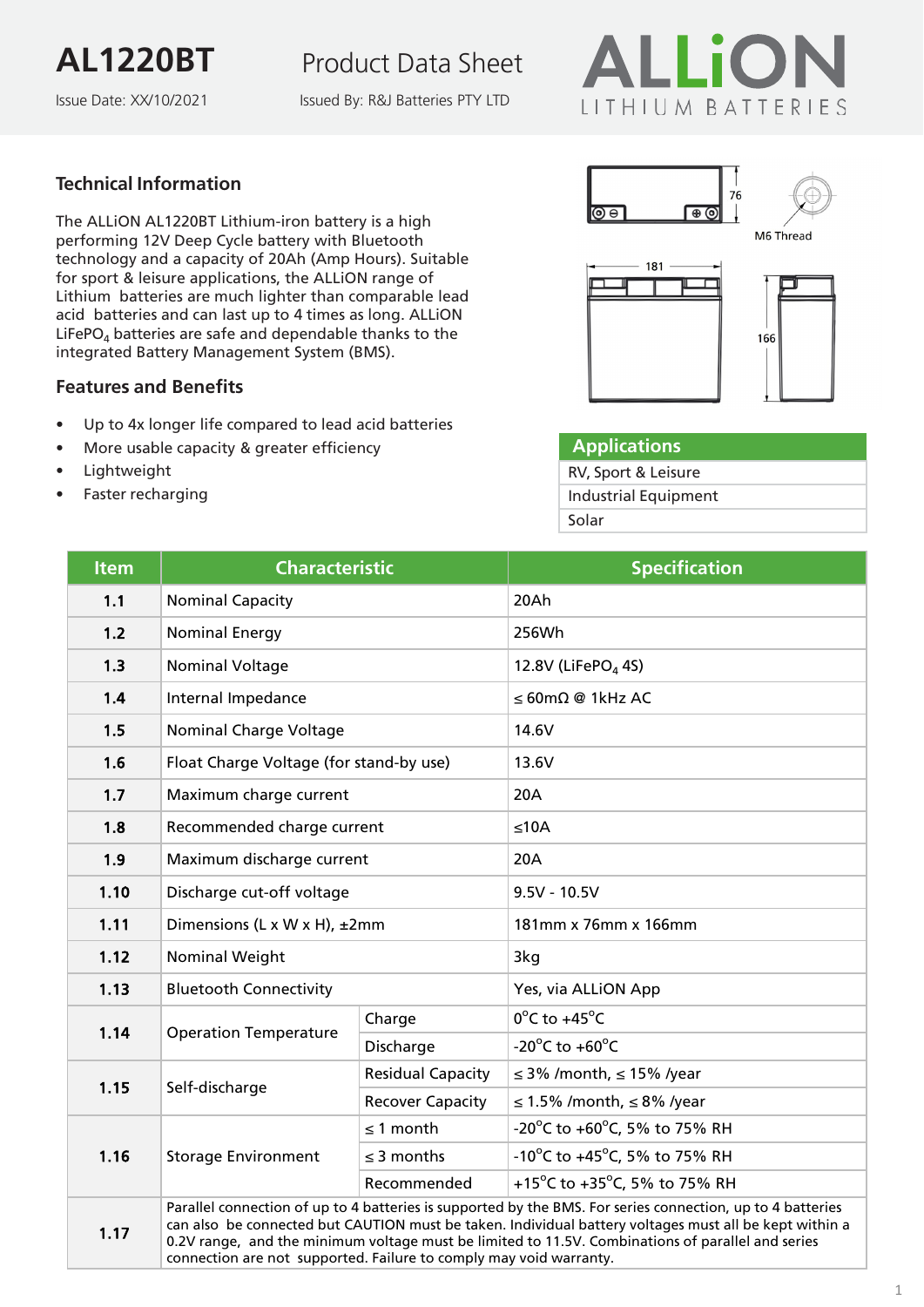# **AL1220BT**

Issue Date: XX/10/2021

# Product Data Sheet

Issued By: R&J Batteries PTY LTD



| <b>Item</b> | <b>Characteristic</b>              |                                      | <b>Specification</b>                                               |
|-------------|------------------------------------|--------------------------------------|--------------------------------------------------------------------|
|             |                                    | High voltage protection              | $3.75V + 0.03V$                                                    |
| 2.1         | <b>High Voltage</b><br>$(V_{max})$ | Reset voltage                        | $3.60V + 0.04V$                                                    |
|             |                                    | Reset trigger                        | Below reset voltage                                                |
|             | Low Voltage<br>$(V_{\min})$        | Low voltage protection               | $2.50V + 0.05V$                                                    |
| 2.2         |                                    | Reset voltage                        | $2.80V + 0.05V$                                                    |
|             |                                    | Reset trigger                        | Begin charging                                                     |
|             | Overcurrent<br>(I <sub>max</sub> ) | Maximum charge current protection    | $22A + 2A$                                                         |
|             |                                    | Charge current protection reset      | Auto reset after 60s                                               |
| 2.3         |                                    | Maximum discharge current protection | $28A \pm 2A$ for 15s                                               |
|             |                                    | Discharge current protection reset   | Charge or auto reset after 60s                                     |
|             |                                    | Short circuit protection             | Do not short circuit the battery.                                  |
| 2.4         | Temperature                        | Over temperature protection          | Protect 65 $\pm$ 5 <sup>°</sup> C, Reset 50 $\pm$ 5 <sup>°</sup> C |
|             |                                    | Under temperature protection         | Protect -10 $\pm 5^{\circ}$ C, Reset 0 $\pm 5^{\circ}$ C           |
|             |                                    | MOSFET over temperature protection   | Protect 103 ±10°C, Reset 75 ±10°C                                  |

### **Product Safety**

#### **1. Storage & Transport**

The battery must be charged using the Standard Charge Process every 6 months if not in use. Do not drop the battery.

Maximum stacking quantity (height) is 6 batteries. The battery must be kept upright at all times.

#### **2. Product Warnings**

Please read and follow the handling instructions before use. Improper use may cause heat, fire, rupture, damage or capacity deterioration of the battery. The manufacturer is not responsible for any accidents caused by misuse or poor maintenance.

- Do not store or use battery near heat source.
- Do not install in vehicle engine bay.
- Do not expose battery to direct sunlight for extended periods.
- Do not connect battery to high voltage.
- Do not place battery in water or fire.
- Always check polarity before connecting the battery.
- Do not short circuit battery.
- Do not expose the battery to impact or crushing force.
- Do not disassemble the battery.
- Do not install or connect this battery with

different battery types.

- Protect battery from high temperatures. High temperatures may result in fire or loss of battery function and service life.
- Do not allow the battery to remain discharged. Re-charge battery when discharged.
- Use the correct battery charger for this battery.
- If battery emits an unusual odor, becomes hot or the case has distorted, stop using the battery immediately
- If eyes or skin are exposed to liquid leaking from the battery, rinse it with clean water and seek medical advice immediately.